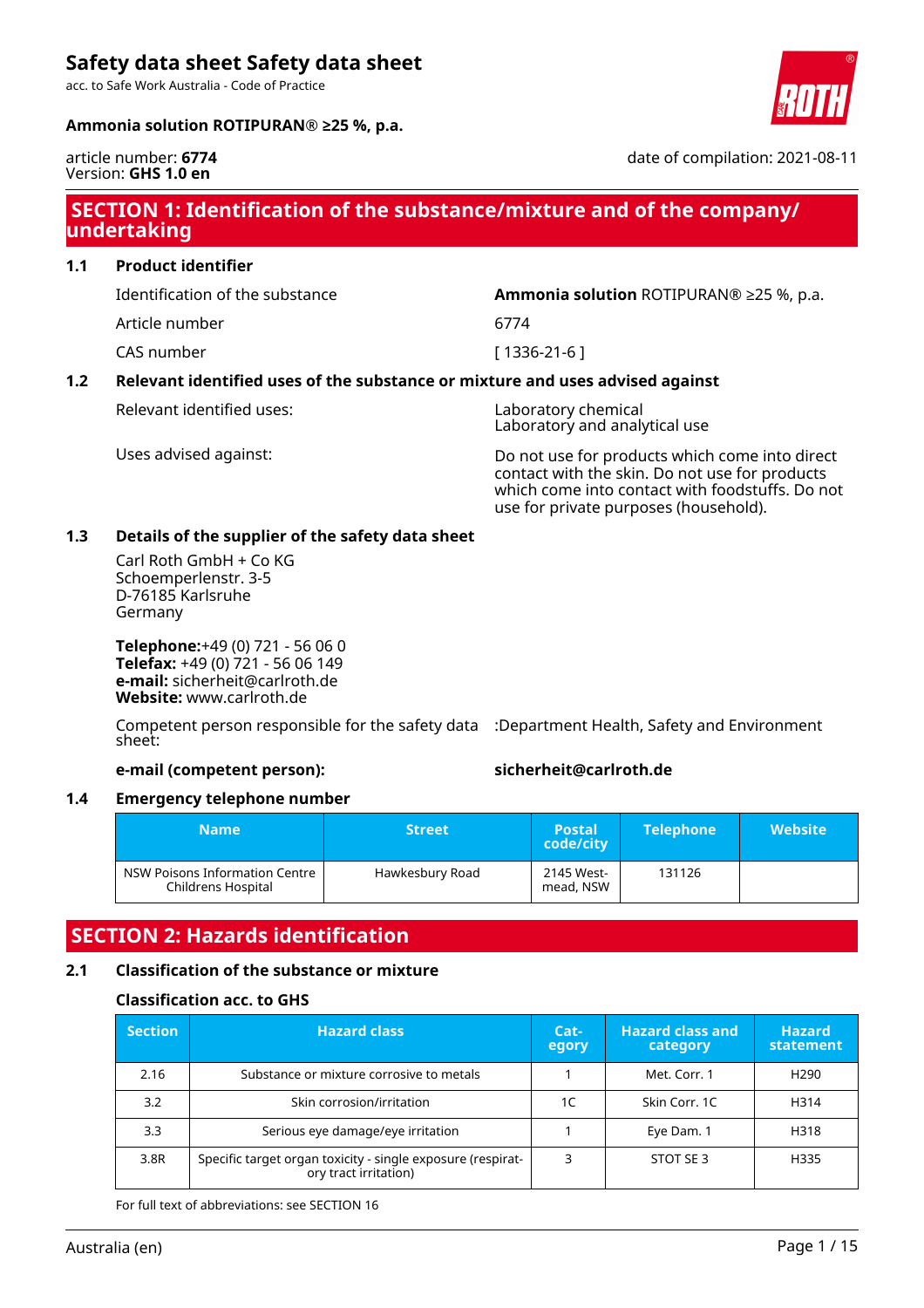acc. to Safe Work Australia - Code of Practice

# **Ammonia solution ROTIPURAN® ≥25 %, p.a.**

#### article number: **6774**

# **The most important adverse physicochemical, human health and environmental effects**

Skin corrosion produces an irreversible damage to the skin; namely, visible necrosis through the epidermis and into the dermis.

#### **2.2 Label elements**

**Labelling**

**Signal word Danger**

**Pictograms**

GHS05, GHS07



### **Hazard statements**

| H <sub>290</sub> | May be corrosive to metals              |
|------------------|-----------------------------------------|
| H314             | Causes severe skin burns and eye damage |
| H335             | May cause respiratory irritation        |

### **Precautionary statements**

#### **Precautionary statements - prevention**

| P <sub>260</sub> | Do not breathe dusts or mists       |
|------------------|-------------------------------------|
| P280             | Wear eye protection/face protection |

# **Precautionary statements - response**

P303+P361+P353 IF ON SKIN (or hair): Take off immediately all contaminated clothing. Rinse skin with water or shower P305+P351+P338 IF IN EYES: Rinse cautiously with water for several minutes. Remove contact lenses, if present and easy to do. Continue rinsing P390 Absorb spillage to prevent material damage

#### **Precautionary statements - storage**

P403+P233 Store in a well-ventilated place. Keep container tightly closed

#### **Precautionary statements - disposal**

P501 Dispose of contents/container to industrial combustion plant

**Hazardous ingredients for labelling:** Ammonia ...%

# **2.3 Other hazards**

# **Results of PBT and vPvB assessment**

This mixture does not contain any substances that are assessed to be a PBT or a vPvB.



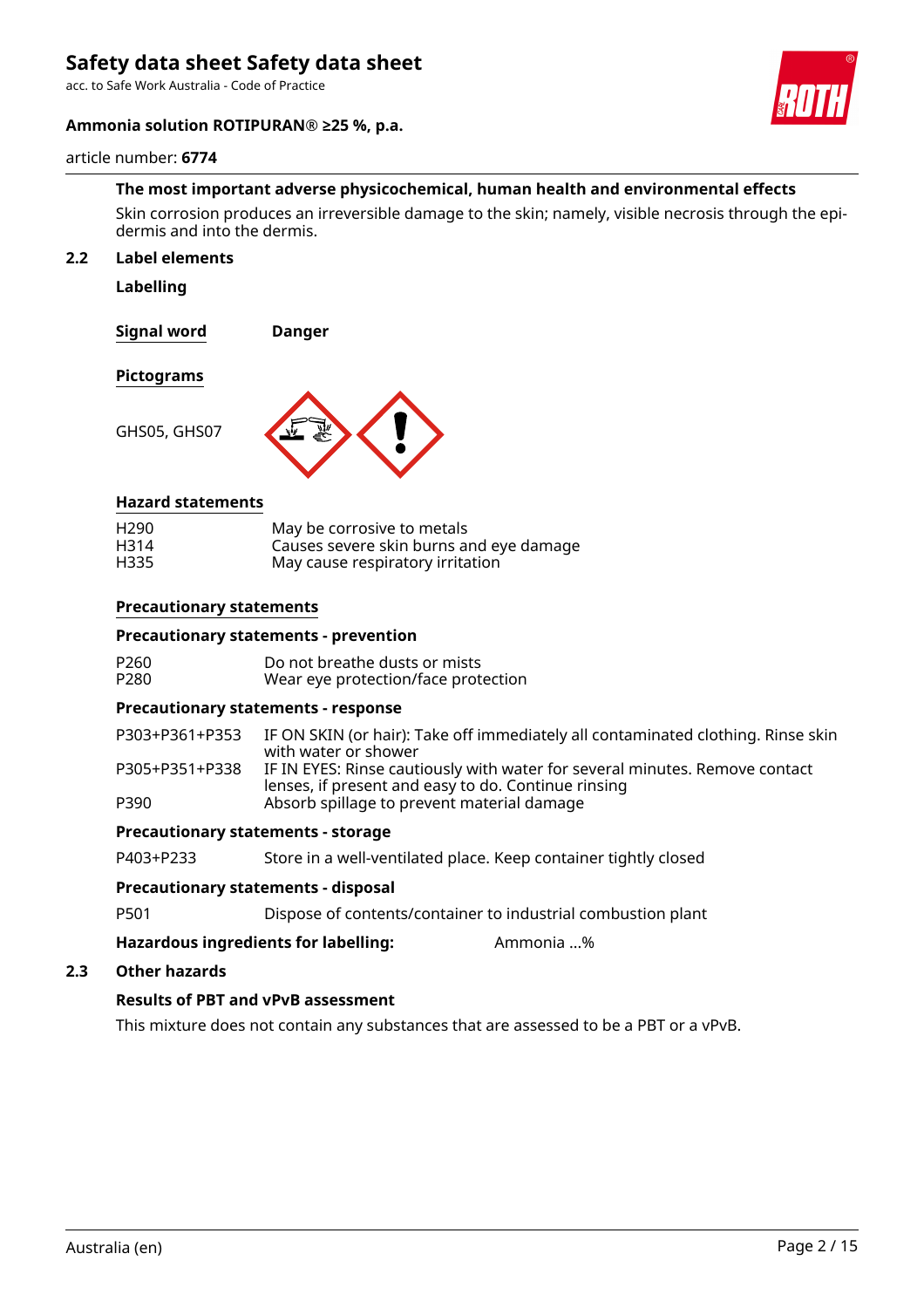acc. to Safe Work Australia - Code of Practice



# **Ammonia solution ROTIPURAN® ≥25 %, p.a.**

# article number: **6774**

# **SECTION 3: Composition/information on ingredients**

# **3.1 Substances**

not relevant (mixture)

# **3.2 Mixtures**

# **Description of the mixture**

| Name of sub-<br>stance | <b>Identifier</b>   | Wt%       | <b>Classification acc. to</b><br><b>GHS</b>                   | <b>Pictograms</b> | <b>Notes</b> |
|------------------------|---------------------|-----------|---------------------------------------------------------------|-------------------|--------------|
| Ammonia %              | CAS No<br>1336-21-6 | $\geq$ 25 | Skin Corr. 1C / H314<br>Eye Dam. 1 / H318<br>STOT SE 3 / H335 |                   | B(a)         |

**Notes**

B(a): The classification refers to an aqueous solution

For full text of abbreviations: see SECTION 16

# **SECTION 4: First aid measures**

# **4.1 Description of first aid measures**



# **General notes**

Take off immediately all contaminated clothing. Self-protection of the first aider.

# **Following inhalation**

Provide fresh air. In all cases of doubt, or when symptoms persist, seek medical advice.

# **Following skin contact**

After contact with skin, wash immediately with plenty of water. Immediate medical treatment required because corrosive injuries that are not treated are hard to cure.

# **Following eye contact**

In case of contact with eyes flush immediately with plenty of flowing water for 10 to 15 minutes holding eyelids apart and consult an ophthalmologist. Protect uninjured eye.

# **Following ingestion**

Rinse mouth immediately and drink plenty of water. Call a physician immediately. If swallowed danger of perforation of the esophagus and the stomach (strong corrosive effects).

# **4.2 Most important symptoms and effects, both acute and delayed**

Corrosion, Risk of blindness, Gastric perforation, Risk of serious damage to eyes, Irritation, Cough, Dyspnoea

# **4.3 Indication of any immediate medical attention and special treatment needed**

none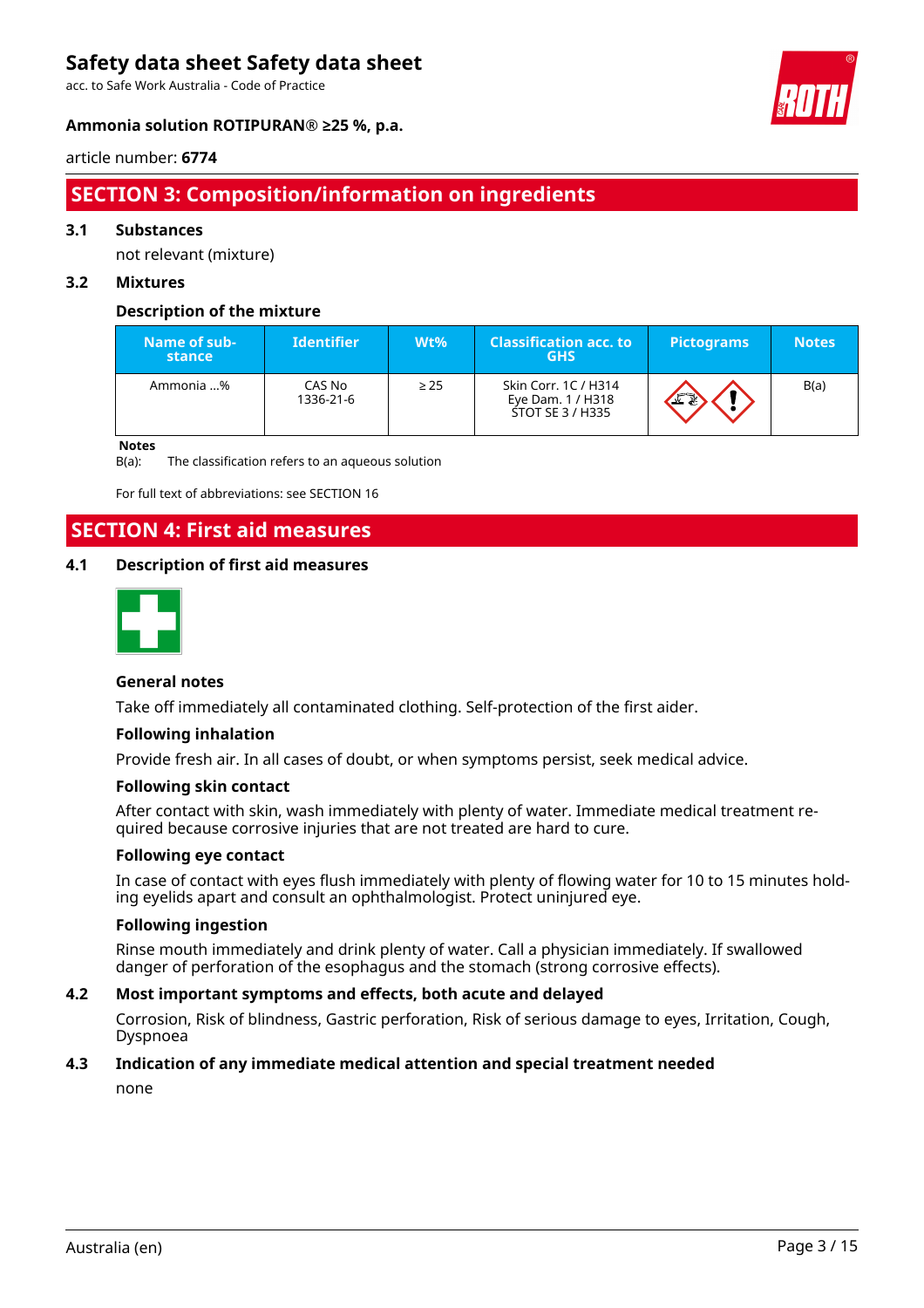acc. to Safe Work Australia - Code of Practice

### **Ammonia solution ROTIPURAN® ≥25 %, p.a.**



article number: **6774**

# **SECTION 5: Firefighting measures**

# **5.1 Extinguishing media**



# **Suitable extinguishing media**

co-ordinate firefighting measures to the fire surroundings water spray, alcohol resistant foam, dry extinguishing powder, BC-powder

# **Unsuitable extinguishing media**

water jet

# **5.2 Special hazards arising from the substance or mixture**

Vapours may form explosive mixtures with air. The product itself does not burn.

### **Hazardous combustion products**

In case of fire may be liberated: Nitrogen oxides (NOx)

### **5.3 Advice for firefighters**

In case of fire and/or explosion do not breathe fumes. Fight fire with normal precautions from a reasonable distance. Wear self-contained breathing apparatus. Wear full chemical protective clothing.

# **SECTION 6: Accidental release measures**

**6.1 Personal precautions, protective equipment and emergency procedures**



# **For non-emergency personnel**

Use personal protective equipment as required. Avoid contact with skin, eyes and clothes. Do not breathe vapour/spray.

### **6.2 Environmental precautions**

Keep away from drains, surface and ground water.

# **6.3 Methods and material for containment and cleaning up**

### **Advice on how to contain a spill**

Covering of drains.

# **Advice on how to clean up a spill**

Absorb with liquid-binding material (sand, diatomaceous earth, acid- or universal binding agents).

# **Other information relating to spills and releases**

Place in appropriate containers for disposal. Ventilate affected area.

#### **6.4 Reference to other sections**

Hazardous combustion products: see section 5. Personal protective equipment: see section 8. Incompatible materials: see section 10. Disposal considerations: see section 13.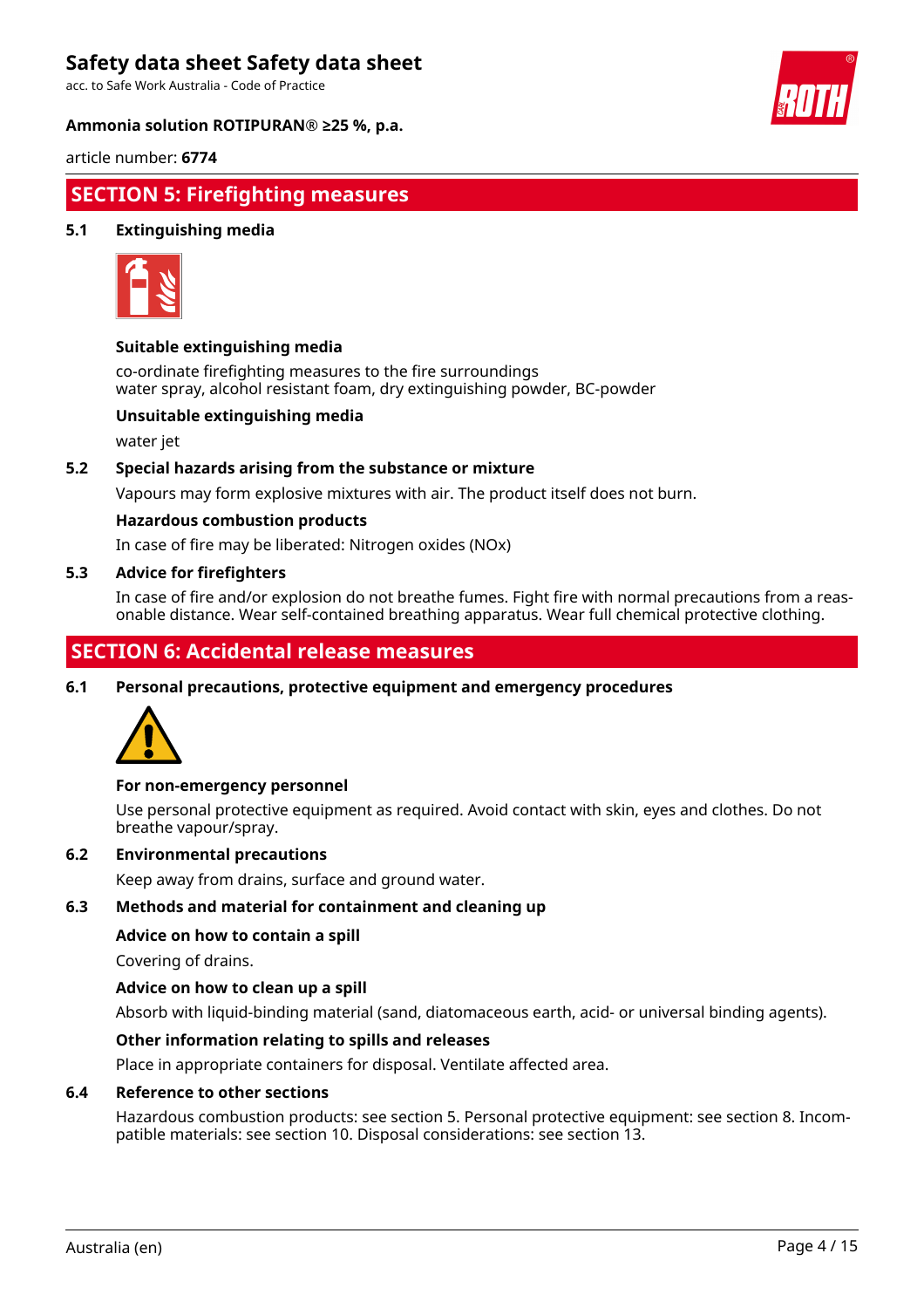acc. to Safe Work Australia - Code of Practice

### **Ammonia solution ROTIPURAN® ≥25 %, p.a.**



article number: **6774**

# **SECTION 7: Handling and storage**

# **7.1 Precautions for safe handling**

Use extractor hood (laboratory). Handle and open container with care. Provision of sufficient ventilation. Clear contaminated areas thoroughly.

### **Advice on general occupational hygiene**

Wash hands before breaks and after work. Keep away from food, drink and animal feedingstuffs.

# **7.2 Conditions for safe storage, including any incompatibilities**

Keep container tightly closed.

### **Incompatible substances or mixtures**

Observe hints for combined storage.

# **Consideration of other advice:**

# **Specific designs for storage rooms or vessels**

Recommended storage temperature: 15 – 25 °C

# **7.3 Specific end use(s)**

No information available.

# **SECTION 8: Exposure controls/personal protection**

### **8.1 Control parameters**

### **National limit values**

# **Occupational exposure limit values (Workplace Exposure Limits)**

| Cou<br>/ ntr<br>$\overline{\mathbf{V}}$ | <b>Name of agent</b> | CAS No   | Identi-<br>fier | <b>TW</b><br>A<br>[pp<br>$m$ ] | <b>TWA</b><br>[mq/<br>m <sup>3</sup> | <b>STE</b><br>L<br>[pp<br>m | <b>STEL</b><br>[mq/<br>$[m^3]$ | Ceil<br>/inq-<br>[pp<br>m] | Ceil-<br>ing-C<br>[mg/<br>[m <sup>3</sup> ] | Nota-<br>tion | <b>Source</b> |
|-----------------------------------------|----------------------|----------|-----------------|--------------------------------|--------------------------------------|-----------------------------|--------------------------------|----------------------------|---------------------------------------------|---------------|---------------|
| AU                                      | ammonia              | 7664-41- | <b>WES</b>      | 25                             | 17                                   | 35                          | 24                             |                            |                                             |               | WES           |

**Notation**

Ceiling-C Ceiling value is a limit value above which exposure should not occur

STEL Short-term exposure limit: a limit value above which exposure should not occur and which is related to a 15 minute period (unless otherwise specified) TWA Time-weighted average (long-term exposure limit): measured or calculated in relation to a reference period of 8

hours time-weighted average (unless otherwise specified)

|                        | <b>Relevant DNELs of components of the mixture</b> |               |                            |                                                 |                   |                               |  |  |
|------------------------|----------------------------------------------------|---------------|----------------------------|-------------------------------------------------|-------------------|-------------------------------|--|--|
| Name of sub-<br>stance | <b>CAS No</b>                                      | End-<br>point | <b>Threshol</b><br>d level | <b>Protection</b><br>goal, route of<br>exposure | Used in           | <b>Exposure time</b>          |  |  |
| Ammonia %              | 1336-21-6                                          | <b>DNEL</b>   | 47.6 mg/<br>m <sup>3</sup> | human, inhalat-<br>ory                          | worker (industry) | chronic - systemic<br>effects |  |  |
| Ammonia %              | 1336-21-6                                          | <b>DNEL</b>   | 47.6 mg/<br>m <sup>3</sup> | human, inhalat-<br>ory                          | worker (industry) | acute - systemic<br>effects   |  |  |
| Ammonia %              | 1336-21-6                                          | <b>DNEL</b>   | $14 \text{ mg/m}^3$        | human, inhalat-<br>ory                          | worker (industry) | chronic - local ef-<br>fects  |  |  |
| Ammonia %              | 1336-21-6                                          | DNEL          | $36 \text{ mg/m}^3$        | human, inhalat-<br>ory                          | worker (industry) | acute - local ef-<br>fects    |  |  |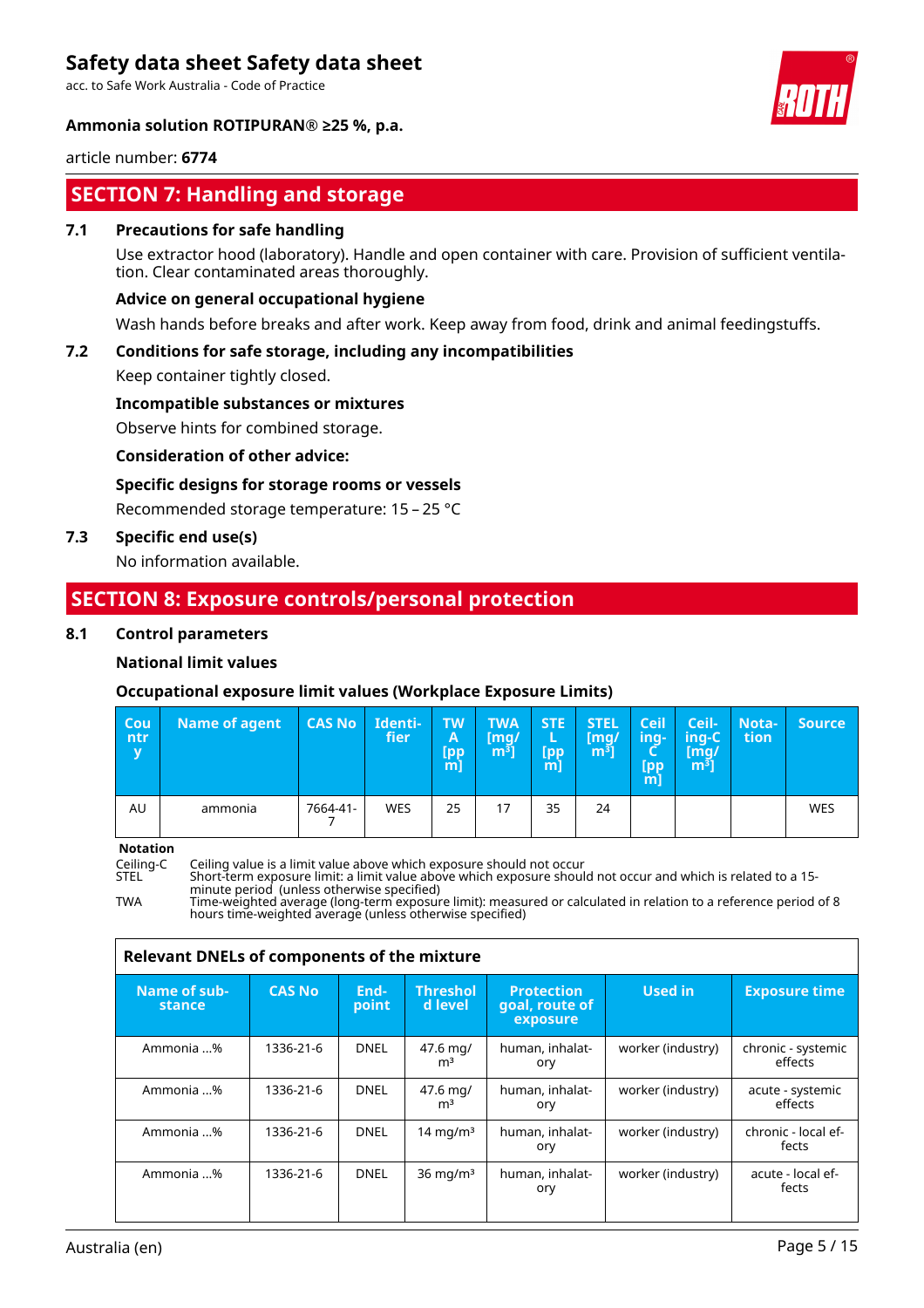acc. to Safe Work Australia - Code of Practice

# **Ammonia solution ROTIPURAN® ≥25 %, p.a.**



article number: **6774**

| Relevant DNELs of components of the mixture |               |               |                            |                                                 |                   |                               |  |  |
|---------------------------------------------|---------------|---------------|----------------------------|-------------------------------------------------|-------------------|-------------------------------|--|--|
| Name of sub-<br>stance                      | <b>CAS No</b> | End-<br>point | <b>Threshol</b><br>d level | <b>Protection</b><br>goal, route of<br>exposure | Used in           | <b>Exposure time</b>          |  |  |
| Ammonia %                                   | 1336-21-6     | <b>DNEL</b>   | $6.8$ mg/kg<br>bw/day      | human, dermal                                   | worker (industry) | chronic - systemic<br>effects |  |  |
| Ammonia %                                   | 1336-21-6     | <b>DNEL</b>   | $6.8$ mg/kg<br>bw/day      | human, dermal                                   | worker (industry) | acute - systemic<br>effects   |  |  |

# **Relevant PNECs of components of the mixture**

| Name of sub-<br>stance | <b>CAS No</b> | End-<br>point | <b>Threshol</b><br>d level                 | <b>Organism</b>        | Environmental<br>compartment | <b>Exposure time</b>            |
|------------------------|---------------|---------------|--------------------------------------------|------------------------|------------------------------|---------------------------------|
| Ammonia %              | 1336-21-6     | <b>PNEC</b>   | $0.001 \frac{mg}{L}$                       | aquatic organ-<br>isms | freshwater                   | short-term (single<br>instance) |
| Ammonia %              | 1336-21-6     | <b>PNEC</b>   | $0.001$ $\mathrm{^{mg}}$ / $\mathrm{_{l}}$ | aquatic organ-<br>isms | marine water                 | short-term (single<br>instance) |

# **8.2 Exposure controls**

# **Individual protection measures (personal protective equipment)**

# **Eye/face protection**



Use safety goggle with side protection. Wear face protection.

# **Skin protection**



#### **• hand protection**

Wear suitable gloves. Chemical protection gloves are suitable, which are tested according to EN 374. Check leak-tightness/impermeability prior to use. For special purposes, it is recommended to check the resistance to chemicals of the protective gloves mentioned above together with the supplier of these gloves. The times are approximate values from measurements at 22 ° C and permanent contact. Increased temperatures due to heated substances, body heat etc. and a reduction of the effective layer thickness by stretching can lead to a considerable reduction of the breakthrough time. If in doubt, contact manufacturer. At an approx. 1.5 times larger / smaller layer thickness, the respective breakthrough time is doubled / halved. The data apply only to the pure substance. When transferred to substance mixtures, they may only be considered as a guide.

# **• type of material**

Butyl caoutchouc (butyl rubber)

#### **• material thickness**

>0,3 mm

**• breakthrough times of the glove material**

>480 minutes (permeation: level 6)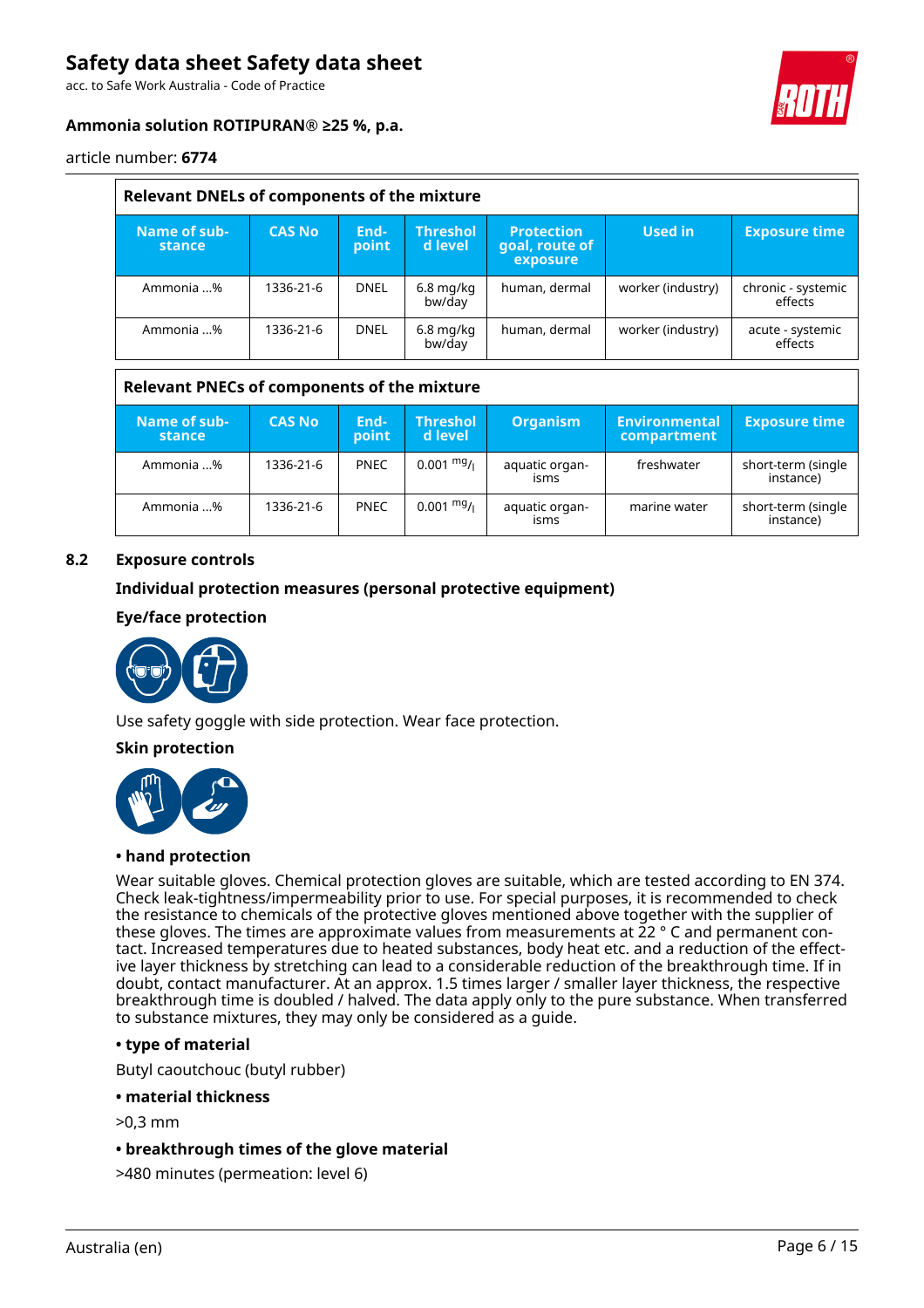acc. to Safe Work Australia - Code of Practice

# **Ammonia solution ROTIPURAN® ≥25 %, p.a.**



article number: **6774**

# **• Splash protection - Protective gloves**

- type of material: NBR (Nitrile rubber)
- material thickness: >0,11 mm
- breakthrough times of the glove material: >240 minutes (permeation: level 5)

### **• other protection measures**

Take recovery periods for skin regeneration. Preventive skin protection (barrier creams/ointments) is recommended.

### **Respiratory protection**



Respiratory protection necessary at: Aerosol or mist formation. Type: K (against ammonia and organic ammonia derivatives, colour code: Green).

### **Environmental exposure controls**

Keep away from drains, surface and ground water.

# **SECTION 9: Physical and chemical properties**

# **9.1 Information on basic physical and chemical properties**

| Physical state                                              | liquid                                            |
|-------------------------------------------------------------|---------------------------------------------------|
| Colour                                                      | colourless - light yellow                         |
| Odour                                                       | stinging - like ammonia                           |
| Melting point/freezing point                                | $-55 °C$                                          |
| Boiling point or initial boiling point and boiling<br>range | 38 °C at 1,013 mPa                                |
| Flammability                                                | non-combustible                                   |
| Lower and upper explosion limit                             | 16 vol% - 30 vol%                                 |
| Flash point                                                 | not determined                                    |
| Auto-ignition temperature                                   | 630 °C                                            |
| Decomposition temperature                                   | not relevant                                      |
| pH (value)                                                  | >12                                               |
| Kinematic viscosity                                         | not determined                                    |
| Solubility(ies)                                             |                                                   |
| Water solubility                                            | miscible in any proportion                        |
| Partition coefficient                                       |                                                   |
| Partition coefficient n-octanol/water (log value):          | -1.38 (calculated value) not relevant (inorganic) |
|                                                             |                                                   |
| Vapour pressure                                             | 447 hPa at 20 °C                                  |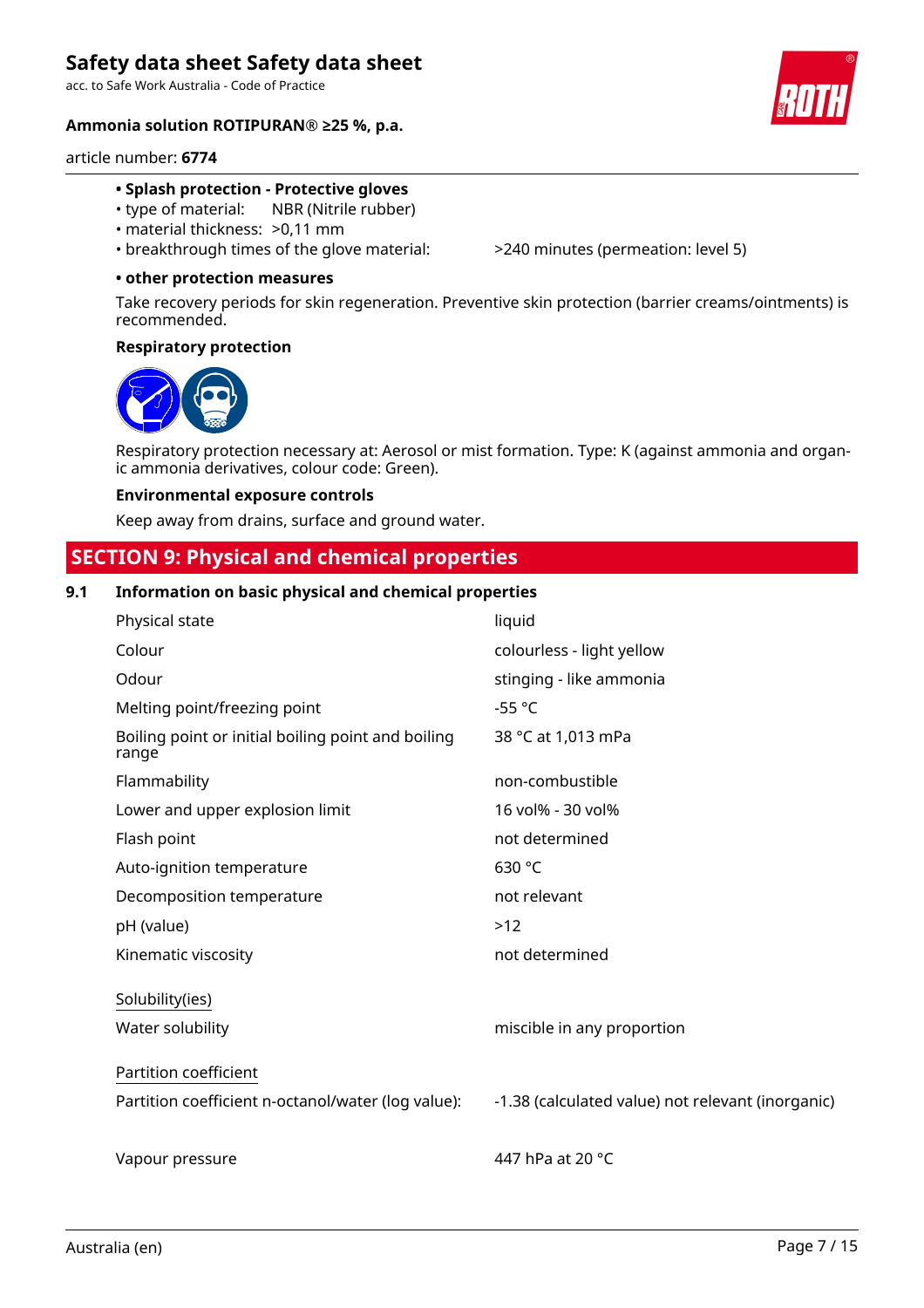acc. to Safe Work Australia - Code of Practice

# **Ammonia solution ROTIPURAN® ≥25 %, p.a.**



article number: **6774**

| Density                                                | 0.91 $9/_{cm^3}$ at 20 °C                     |
|--------------------------------------------------------|-----------------------------------------------|
| Relative vapour density                                | information on this property is not available |
|                                                        |                                               |
| Particle characteristics                               | not relevant (liquid)                         |
| Other safety parameters                                |                                               |
| Oxidising properties                                   | none                                          |
| <b>Other information</b>                               |                                               |
| Information with regard to physical hazard<br>classes: |                                               |
| Corrosive to metals                                    | category 1: corrosive to metals               |
| Other safety characteristics:                          |                                               |
| Miscibility                                            | completely miscible with water                |
|                                                        |                                               |

# **SECTION 10: Stability and reactivity**

# **10.1 Reactivity**

**9.2 Other information**

Substance or mixture corrosive to metals. Vapours may form explosive mixtures with air.

# **10.2 Chemical stability**

The material is stable under normal ambient and anticipated storage and handling conditions of temperature and pressure.

### **10.3 Possibility of hazardous reactions**

**Violent reaction with:** Aldehydes, Chlorine, Chlorates, Fluorine, Halogenated hydrocarbons, Oxidisers, Perchlorates, Phosphorus oxides (e.g. P2O5), Mercury, Nitric acid, Acid chlorides, inorganic, Oxygen, Strong acid, Chromium(VI) oxide, Hydrogen peroxide, => Explosive properties

#### **10.4 Conditions to avoid**

Keep away from heat.

# **10.5 Incompatible materials**

different metals, copper, iron, zinc

#### **Release of flammable materials with**

Metals, Light metals (due to the release of hydrogen in an acid/alkaline medium)

# **10.6 Hazardous decomposition products**

Hazardous combustion products: see section 5.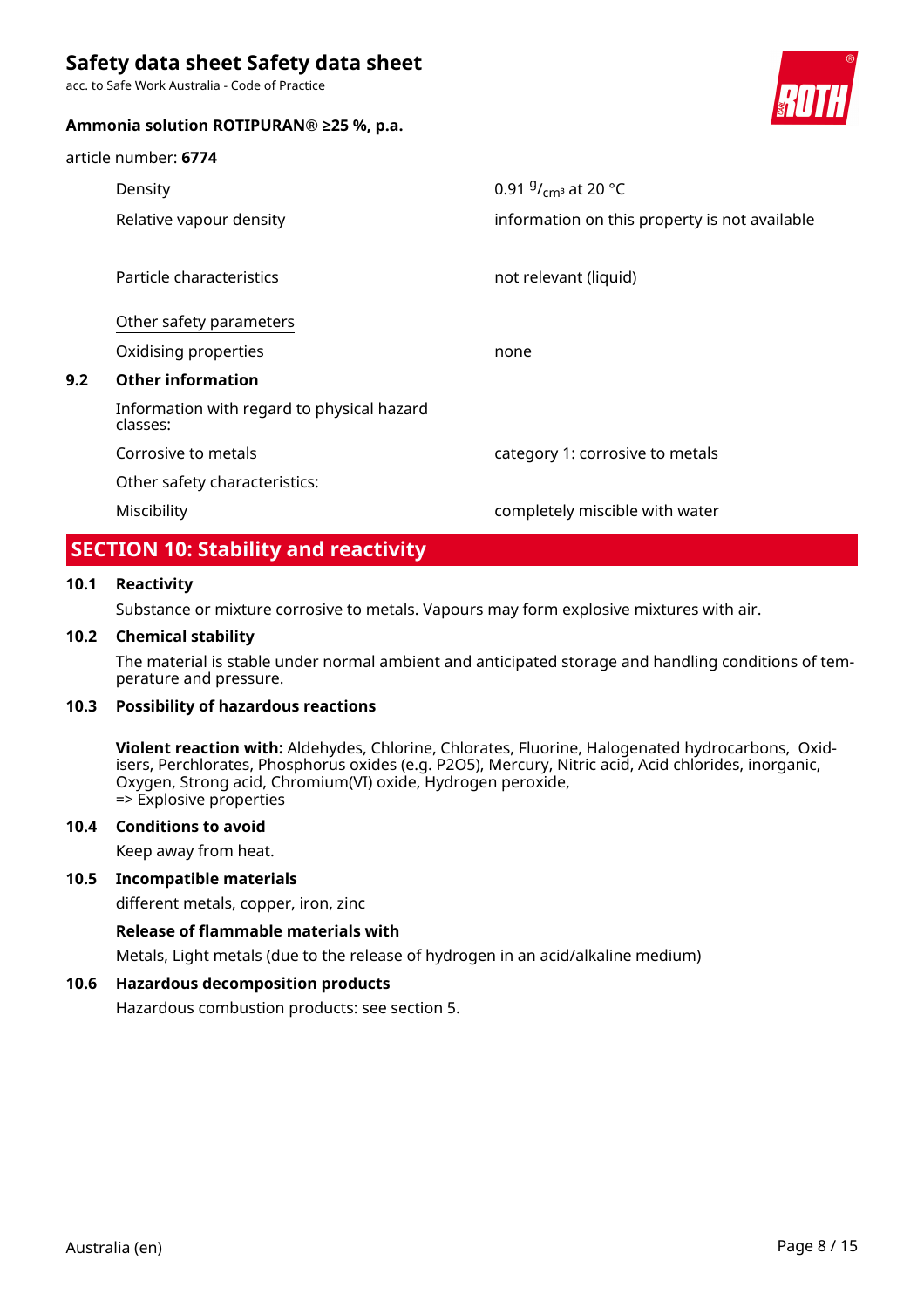acc. to Safe Work Australia - Code of Practice

# **Ammonia solution ROTIPURAN® ≥25 %, p.a.**

article number: **6774**

# **SECTION 11: Toxicological information**

**11.1 Information on toxicological effects**

Test data are not available for the complete mixture.

# **Classification procedure**

The method for classification of the mixture is based on ingredients of the mixture (additivity formula).

# **Classification acc. to GHS**

# **Acute toxicity**

Shall not be classified as acutely toxic.

# **Skin corrosion/irritation**

Causes severe skin burns and eye damage.

# **Serious eye damage/eye irritation**

Causes serious eye damage.

# **Respiratory or skin sensitisation**

Shall not be classified as a respiratory or skin sensitiser.

# **Germ cell mutagenicity**

Shall not be classified as germ cell mutagenic.

### **Carcinogenicity**

Shall not be classified as carcinogenic.

#### **Reproductive toxicity**

Shall not be classified as a reproductive toxicant.

# **Specific target organ toxicity - single exposure**

May cause respiratory irritation.

# **Specific target organ toxicity - repeated exposure**

Shall not be classified as a specific target organ toxicant (repeated exposure).

#### **Aspiration hazard**

Shall not be classified as presenting an aspiration hazard.

# **Symptoms related to the physical, chemical and toxicological characteristics**

# **• If swallowed**

If swallowed danger of perforation of the esophagus and the stomach (strong corrosive effects)

#### **• If in eyes**

causes burns, Causes serious eye damage, risk of blindness

#### **• If inhaled**

Irritation to respiratory tract, cough, Dyspnoea

### **• If on skin**

causes severe burns, causes poorly healing wounds

#### **• Other information**

none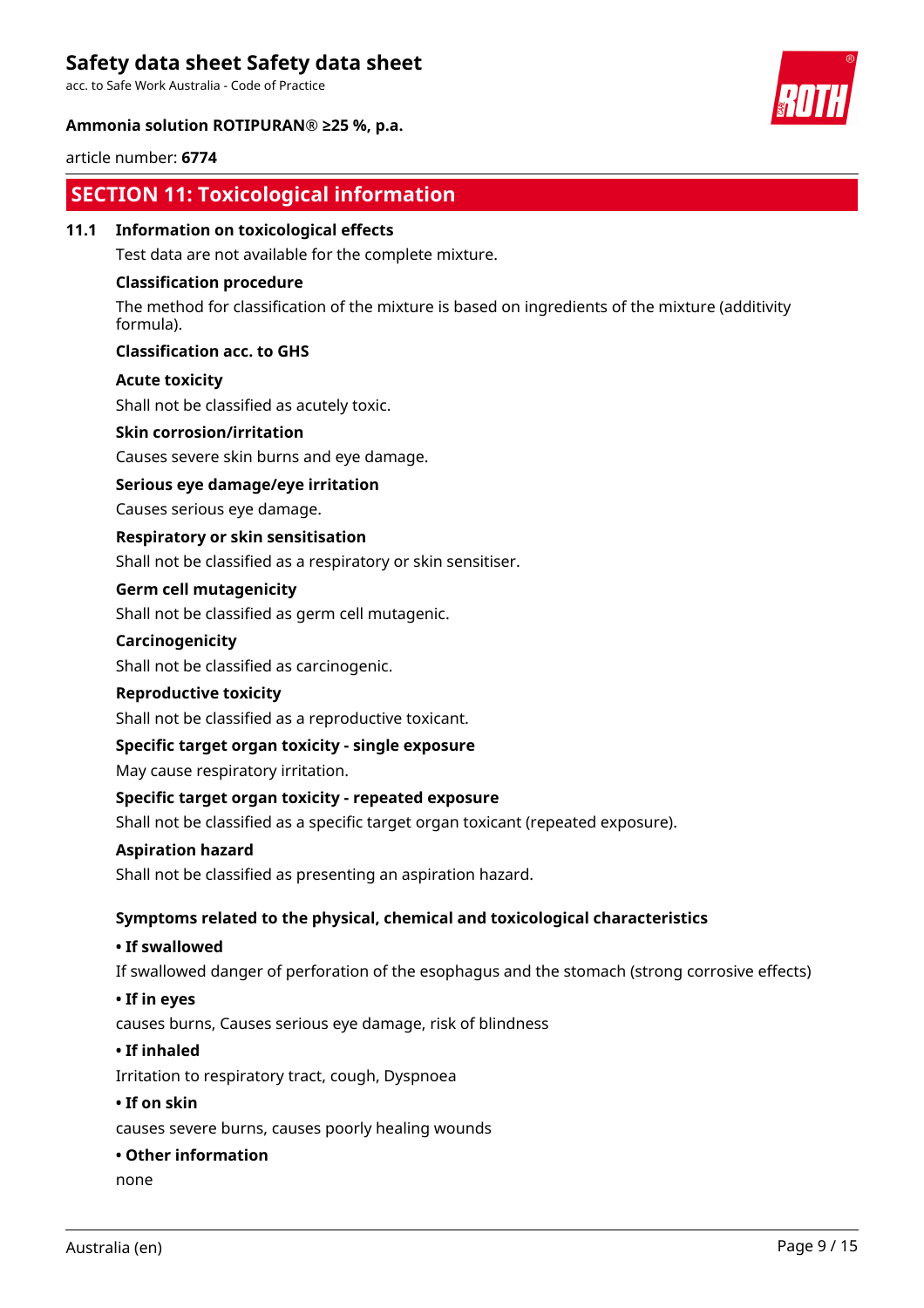acc. to Safe Work Australia - Code of Practice

### **Ammonia solution ROTIPURAN® ≥25 %, p.a.**



article number: **6774**

# **11.2 Endocrine disrupting properties**

None of the ingredients are listed.

# **SECTION 12: Ecological information**

# **12.1 Toxicity**

Toxic to aquatic life with long lasting effects.

| Aquatic toxicity (chronic) of components of the mixture |               |                 |                                      |                |                         |  |  |  |
|---------------------------------------------------------|---------------|-----------------|--------------------------------------|----------------|-------------------------|--|--|--|
| Name of sub-<br>stance                                  | <b>CAS No</b> | <b>Endpoint</b> | <b>Value</b>                         | <b>Species</b> | <b>Exposure</b><br>time |  |  |  |
| Ammonia %                                               | 1336-21-6     | EC50            | $2,700$ <sup>mg</sup> / <sub>l</sub> | algae          | 18d                     |  |  |  |

### **Biodegradation**

Not readily biodegradable. The methods for determining the biological degradability are not applicable to inorganic substances.

### **12.2 Process of degradability**

Data are not available.

# **12.3 Bioaccumulative potential**

Does not significantly accumulate in organisms.

**12.4 Mobility in soil**

Data are not available.

- **12.5 Results of PBT and vPvB assessment** Data are not available.
- **12.6 Endocrine disrupting properties** None of the ingredients are listed.

#### **12.7 Other adverse effects**

Data are not available.

# **SECTION 13: Disposal considerations**

#### **13.1 Waste treatment methods**



This material and its container must be disposed of as hazardous waste. Dispose of contents/container in accordance with local/regional/national/international regulations.

# **Sewage disposal-relevant information**

Do not empty into drains.

#### **Waste treatment of containers/packagings**

Only packagings which are approved (e.g. acc. to the Dangerous Goods Regulations) may be used.

# **Relevant provisions relating to waste(Basel Convention)**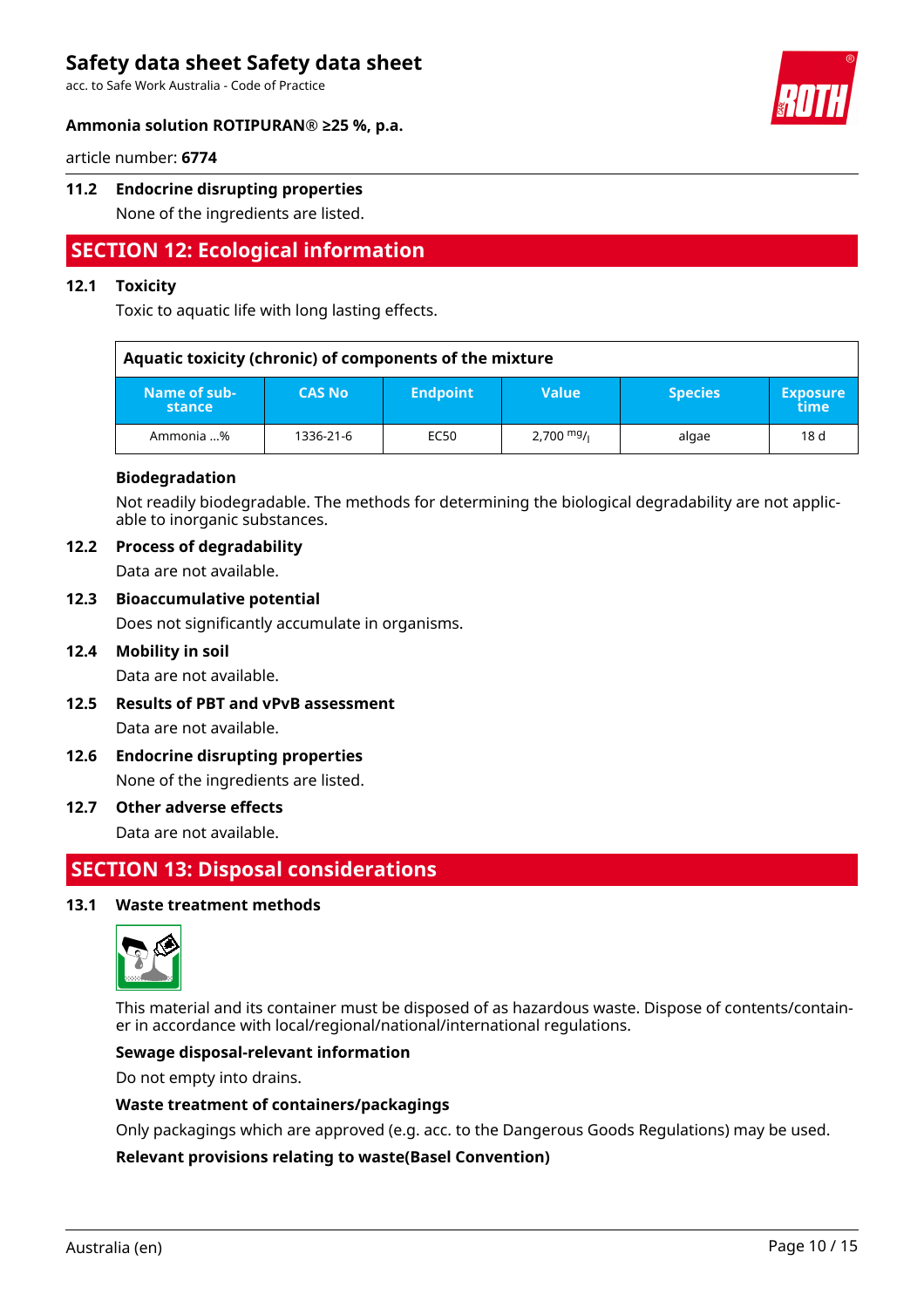acc. to Safe Work Australia - Code of Practice

### **Ammonia solution ROTIPURAN® ≥25 %, p.a.**



article number: **6774**

### **Properties of waste which render it hazardous**

**H8** Corrosives<br> **H11** Toxic (Dela Toxic (Delayed or chronic)

# **13.3 Remarks**

Waste shall be separated into the categories that can be handled separately by the local or national waste management facilities. Please consider the relevant national or regional provisions.

| <b>SECTION 14: Transport information</b> |  |  |
|------------------------------------------|--|--|

### **14.1 UN number**

|      | <b>UN RTDG</b>                                                                                                         | <b>UN</b><br>2672                           |
|------|------------------------------------------------------------------------------------------------------------------------|---------------------------------------------|
|      | IMDG-Code                                                                                                              | <b>UN 2672</b>                              |
|      | <b>ICAO-TI</b>                                                                                                         | <b>UN 2672</b>                              |
| 14.2 | UN proper shipping name                                                                                                |                                             |
|      | <b>UN RTDG</b>                                                                                                         | AMMONIA SOLUTION                            |
|      | IMDG-Code                                                                                                              | <b>AMMONIA SOLUTION</b>                     |
|      | <b>ICAO-TI</b>                                                                                                         | Ammonia solution                            |
| 14.3 | <b>Transport hazard class(es)</b>                                                                                      |                                             |
|      | <b>UN RTDG</b>                                                                                                         | 8                                           |
|      | IMDG-Code                                                                                                              | 8                                           |
|      | <b>ICAO-TI</b>                                                                                                         | 8                                           |
| 14.4 | <b>Packing group</b>                                                                                                   |                                             |
|      | <b>UN RTDG</b>                                                                                                         | III                                         |
|      | IMDG-Code                                                                                                              | III                                         |
|      | <b>ICAO-TI</b>                                                                                                         | III                                         |
| 14.5 | <b>Environmental hazards</b>                                                                                           | hazardous to the aquatic environment        |
|      | Environmentally hazardous substance (aquatic<br>environment):                                                          | Ammonia %                                   |
| 14.6 | <b>Special precautions for user</b>                                                                                    |                                             |
|      | There is no additional information.                                                                                    |                                             |
| 14.7 | Transport in bulk according to Annex II of MARPOL and the IBC Code<br>The cargo is not intended to be carried in bulk. |                                             |
| 14.8 | <b>Information for each of the UN Model Regulations</b>                                                                |                                             |
|      | Transport informationNational regulationsAdditional information(UN RTDG)                                               |                                             |
|      | <b>UN number</b>                                                                                                       | 2672                                        |
|      | <b>Class</b>                                                                                                           | 8                                           |
|      | <b>Environmental hazards</b>                                                                                           | Yes<br>Hazardous to the aquatic environment |
|      | <b>Packing group</b>                                                                                                   | III                                         |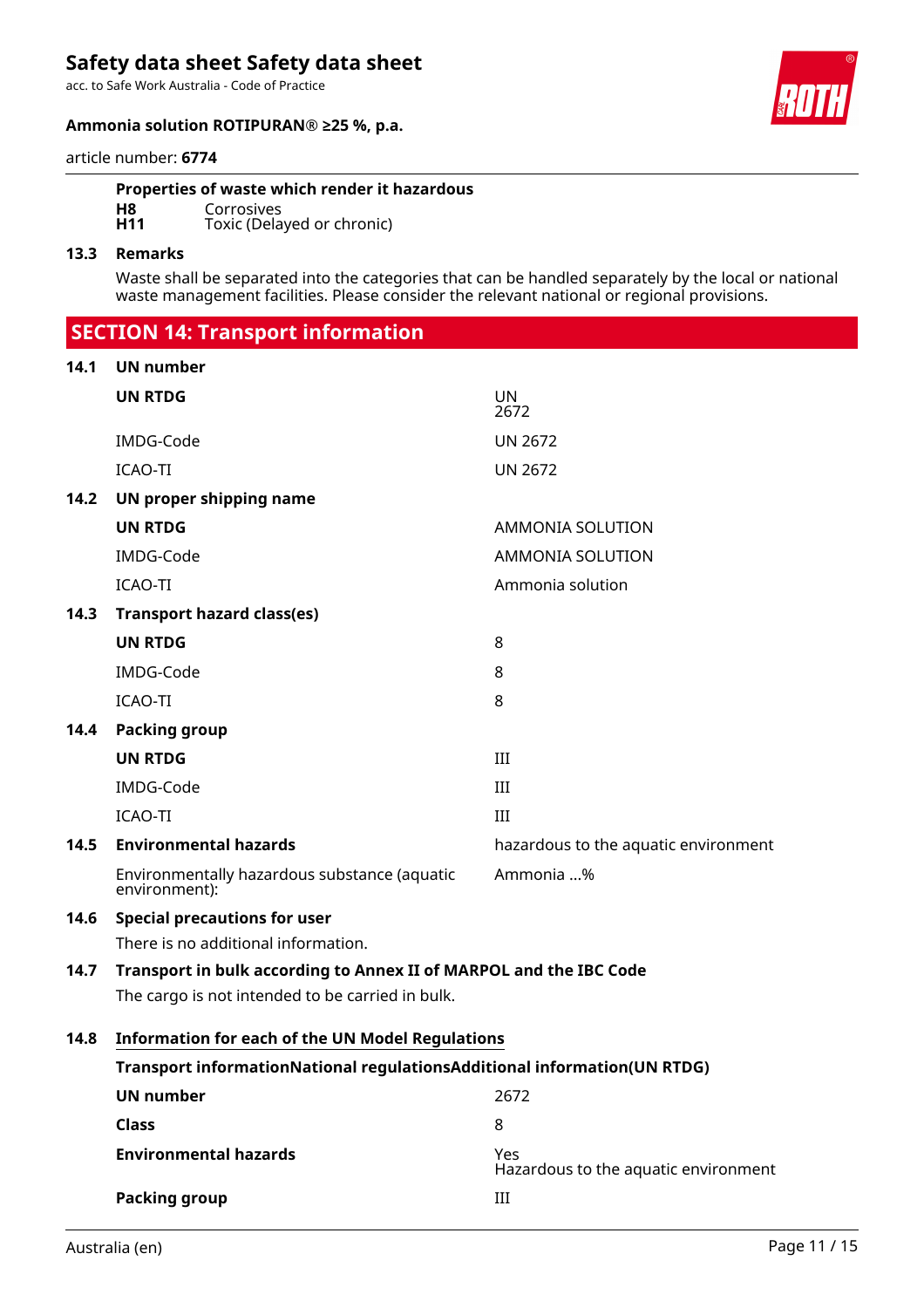acc. to Safe Work Australia - Code of Practice



**Danger label(s)** 8 Fish and tree **Special provisions (SP)** UN RTDG **Excepted quantities (EQ)** E1 UN RTDG **Limited quantities (LQ)** 5 L UN RTDG **International Maritime Dangerous Goods Code (IMDG) - Additional information** Proper shipping name AMMONIA SOLUTION Particulars in the shipper's declaration UN2672, AMMONIA SOLUTION, 8, III, MARINE POLLUTANT Marine pollutant yes (P) (hazardous to the aquatic environment), (Ammonia  $.96$ Danger label(s) and the same state of the Same S and tree and tree state of the S and tree state of the S and tree state of the S and tree state of the S and tree state of the S and tree state of the S and tree state of th Special provisions (SP) Excepted quantities (EQ) E1 Limited quantities (LQ) 5 L EmS F-A, S-B Stowage category **A Segregation group** 18 - Alkalis **International Civil Aviation Organization (ICAO-IATA/DGR) - Additional information** Proper shipping name Ammonia solution Particulars in the shipper's declaration UN2672, Ammonia solution, 8, III Environmental hazards yes (hazardous to the aquatic environment) Danger label(s) 8 Special provisions (SP) and the contract of the A64 Excepted quantities (EQ) E1 Limited quantities (LQ) 1 L article number: **6774**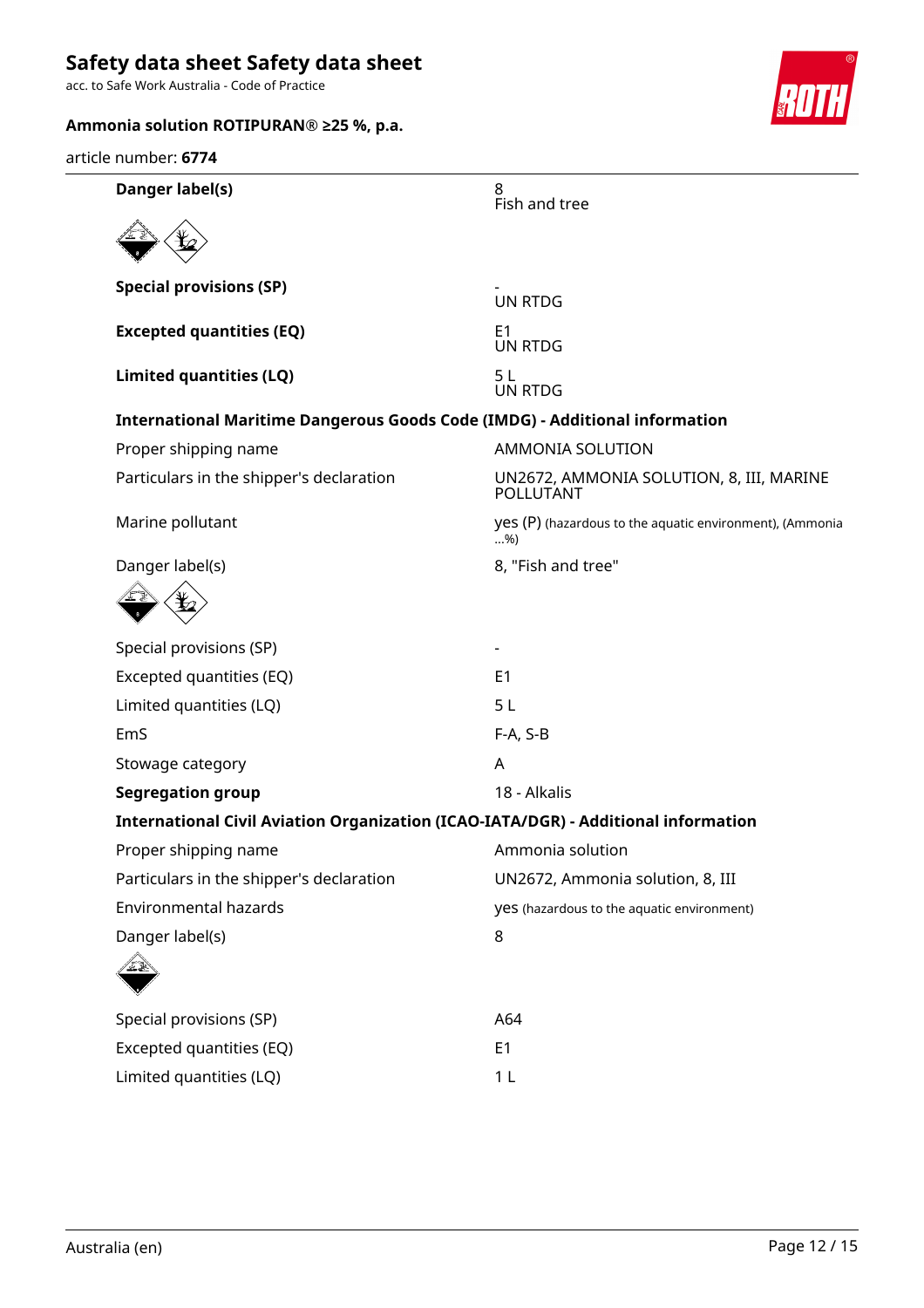acc. to Safe Work Australia - Code of Practice

# **Ammonia solution ROTIPURAN® ≥25 %, p.a.**



### article number: **6774**

# **SECTION 15: Regulatory information**

# **15.1 Safety, health and environmental regulations/legislation specific for the substance or mixture**

There is no additional information.

# **National regulations(Australia)**

# **Australian Inventory of Chemical Substances(AICS)**

All ingredients are listed or exempt from listing.

### **National inventories**

| <b>Country</b> | <b>Inventory</b> | <b>Status</b>                  |
|----------------|------------------|--------------------------------|
| AU             | <b>AICS</b>      | all ingredients are listed     |
| CA             | <b>DSL</b>       | all ingredients are listed     |
| <b>CN</b>      | <b>IECSC</b>     | all ingredients are listed     |
| EU             | ECSI             | all ingredients are listed     |
| EU             | REACH Reg.       | all ingredients are listed     |
| JP             | <b>CSCL-ENCS</b> | all ingredients are listed     |
| <b>KR</b>      | KECI             | all ingredients are listed     |
| <b>MX</b>      | INSQ             | all ingredients are listed     |
| NZ             | <b>NZIOC</b>     | all ingredients are listed     |
| <b>PH</b>      | <b>PICCS</b>     | all ingredients are listed     |
| <b>TR</b>      | <b>CICR</b>      | not all ingredients are listed |
| <b>TW</b>      | <b>TCSI</b>      | all ingredients are listed     |
| US             | <b>TSCA</b>      | all ingredients are listed     |

# **Legend**

| <b>AICS</b>  | Australian Inventory of Chemical Substances                             |
|--------------|-------------------------------------------------------------------------|
| <b>CICR</b>  | Chemical Inventory and Control Regulation                               |
|              | CSCL-ENCS List of Existing and New Chemical Substances (CSCL-ENCS)      |
| DSL.         | Domestic Substances List (DSL)                                          |
| ECSI         | EC Substance Inventory (EINECS, ELINCS, NLP)                            |
| <b>IECSC</b> | Inventory of Existing Chemical Substances Produced or Imported in China |
| <b>INSO</b>  | National Inventory of Chemical Substances                               |
| KECI         | Korea Existing Chemicals Inventory                                      |
| NZIoC        | New Zealand Inventory of Chemicals                                      |
| <b>PICCS</b> | Philippine Inventory of Chemicals and Chemical Substances (PICCS)       |
|              | REACH Reg. REACH registered substances                                  |
| <b>TCSI</b>  | Taiwan Chemical Substance Inventory                                     |
| <b>TSCA</b>  | <b>Toxic Substance Control Act</b>                                      |
|              |                                                                         |

# **15.2 Chemical Safety Assessment**

Chemical safety assessments for substances in this mixture were not carried out.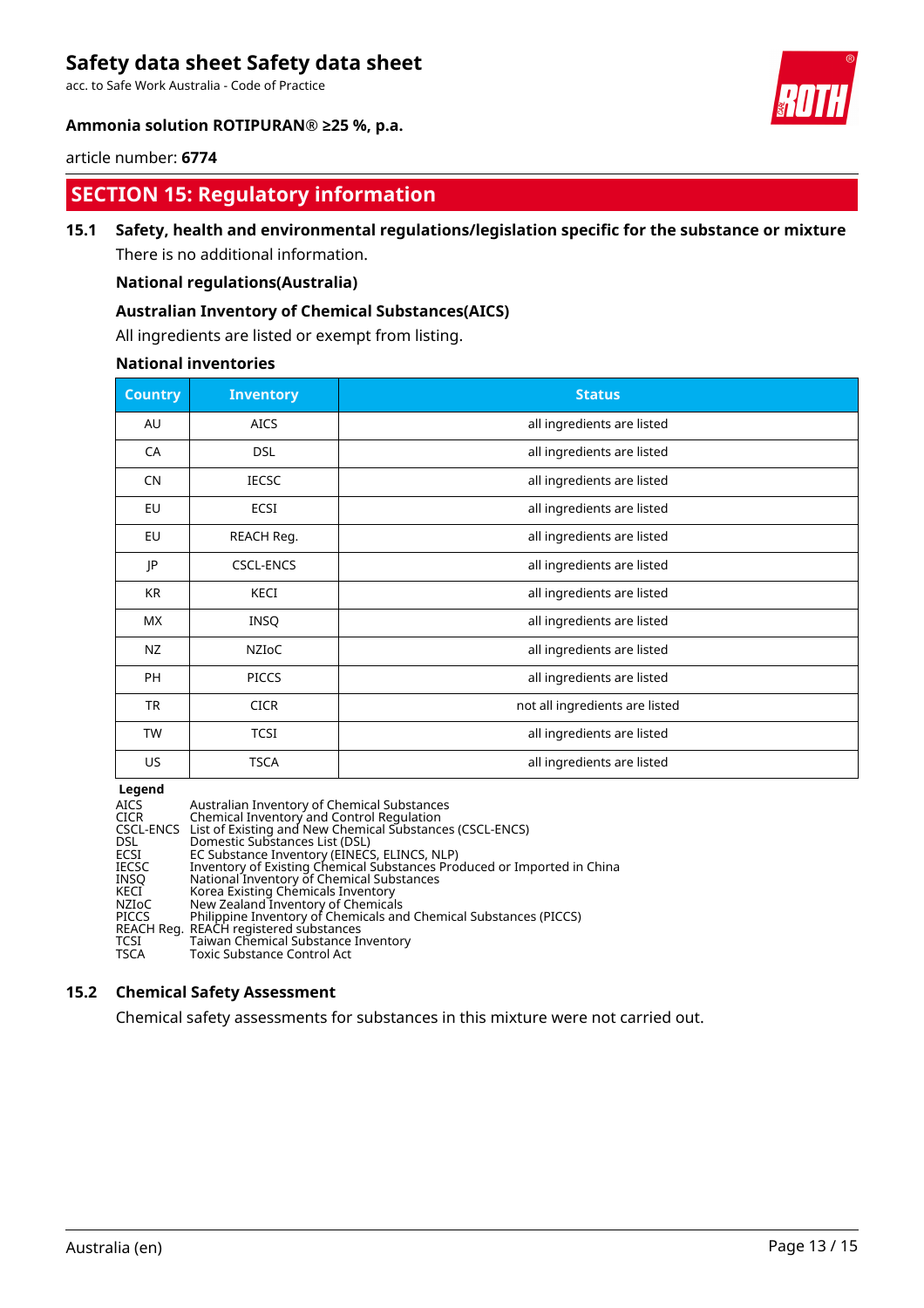acc. to Safe Work Australia - Code of Practice

# **Ammonia solution ROTIPURAN® ≥25 %, p.a.**



article number: **6774**

# **SECTION 16: Other information**

# **Abbreviations and acronyms**

| Abbr.           | <b>Descriptions of used abbreviations</b>                                                                                                                                           |
|-----------------|-------------------------------------------------------------------------------------------------------------------------------------------------------------------------------------|
| CAS             | Chemical Abstracts Service (service that maintains the most comprehensive list of chemical substances)                                                                              |
| Ceiling-C       | Ceiling value                                                                                                                                                                       |
| <b>DGR</b>      | Dangerous Goods Regulations (see IATA/DGR)                                                                                                                                          |
| <b>DNEL</b>     | Derived No-Effect Level                                                                                                                                                             |
| <b>EC50</b>     | Effective Concentration 50 %. The EC50 corresponds to the concentration of a tested substance causing<br>50 % changes in response (e.g. on growth) during a specified time interval |
| <b>EINECS</b>   | European Inventory of Existing Commercial Chemical Substances                                                                                                                       |
| <b>ELINCS</b>   | European List of Notified Chemical Substances                                                                                                                                       |
| EmS             | <b>Emergency Schedule</b>                                                                                                                                                           |
| Eye Dam.        | Seriously damaging to the eye                                                                                                                                                       |
| Eye Irrit.      | Irritant to the eye                                                                                                                                                                 |
| GHS             | "Globally Harmonized System of Classification and Labelling of Chemicals" developed by the United Na-<br>tions                                                                      |
| <b>IATA</b>     | <b>International Air Transport Association</b>                                                                                                                                      |
| <b>IATA/DGR</b> | Dangerous Goods Regulations (DGR) for the air transport (IATA)                                                                                                                      |
| <b>ICAO</b>     | <b>International Civil Aviation Organization</b>                                                                                                                                    |
| ICAO-TI         | Technical instructions for the safe transport of dangerous goods by air                                                                                                             |
| <b>IMDG</b>     | International Maritime Dangerous Goods Code                                                                                                                                         |
| IMDG-Code       | International Maritime Dangerous Goods Code                                                                                                                                         |
| <b>MARPOL</b>   | International Convention for the Prevention of Pollution from Ships (abbr. of "Marine Pollutant")                                                                                   |
| <b>NLP</b>      | No-Longer Polymer                                                                                                                                                                   |
| PBT             | Persistent, Bioaccumulative and Toxic                                                                                                                                               |
| <b>PNEC</b>     | Predicted No-Effect Concentration                                                                                                                                                   |
| ppm             | Parts per million                                                                                                                                                                   |
| Skin Corr.      | Corrosive to skin                                                                                                                                                                   |
| Skin Irrit.     | Irritant to skin                                                                                                                                                                    |
| <b>STEL</b>     | Short-term exposure limit                                                                                                                                                           |
| <b>STOT SE</b>  | Specific target organ toxicity - single exposure                                                                                                                                    |
| <b>TWA</b>      | Time-weighted average                                                                                                                                                               |
| UN RTDG         | UN Recommendations on the Transport of Dangerous Good                                                                                                                               |
| vPvB            | Very Persistent and very Bioaccumulative                                                                                                                                            |
| WES             | Safe Work Australia: Workplace exposure standards for airborne conatminants                                                                                                         |

**Key literature references and sources for data**